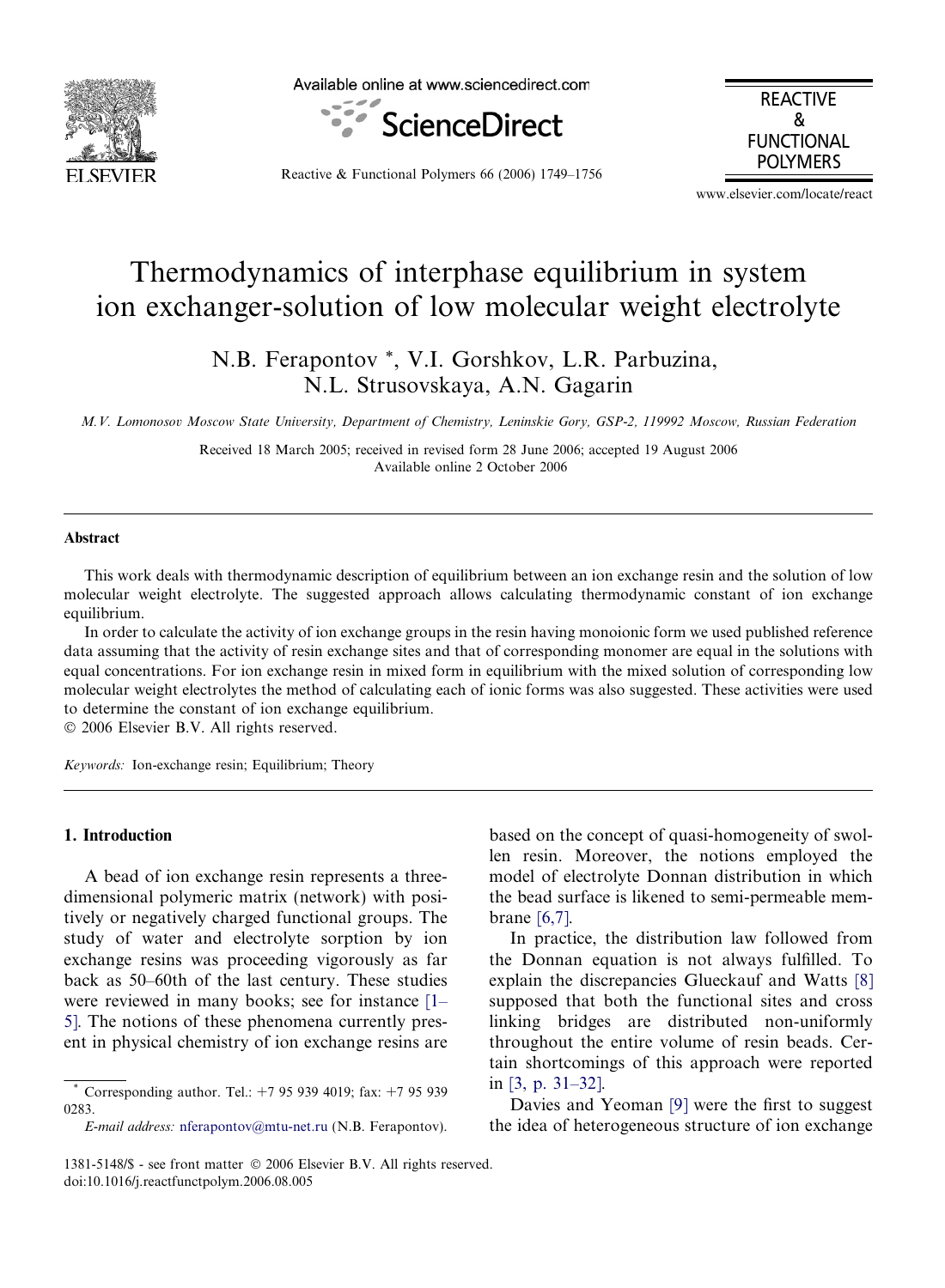### Nomenclature

- $K_{\text{distr}}^{\text{w}}$ is the distribution constant of water between phases of solution of low molecular weight electrolyte and of the solutions of cross-linked polyelectrolyte
- $K_{\text{distr}}^{\text{el}}$ is the distribution constant of electrolyte between these phases
- $K_{\rm R}^{\rm A}$ is the equilibrium constant of ion exchange
- $K_{\text{distr}}^{\text{AX}}$ ,  $K_{\text{distr}}^{\text{AY}}$  are the distribution constants of individual electrolytes
- $a_{\rm w}, \bar{a}_{\rm w}$ are the activities of water in the solutions of low molecular weight electrolyte and in the solutions of cross-linked polyelectrolyte
- $a_{el}, \bar{a}_{el}$ are the activities of electrolytes in the phases of solution of low molecular weight electrolyte and of the solutions of cross-linked polyelectrolyte
- $\bar{n}^{\Sigma}_{\mathrm{w}}$ is the amount of water in the solution of cross-linked polyelectrolyte
- $\bar{n}_{\mathrm{w}}^{\mathrm{RA}}, \bar{n}_{\mathrm{w}}^{\mathrm{RB}}$ are the specific amounts of water sorbed by two ionic forms
- $\bar{n}_{\mathrm{w}},\bar{n}_{\mathrm{w}}^{\mathrm{el}}$ are the amounts of water around the polar groups and low molecular weight electrolyte
- $\bar{n}^R_{\mathrm{w}}$ is the specific sorption of water by polar groups
- $\bar{n}_{\rm el}$ is the specific sorption of low molecular weight electrolyte.
- $y_{\text{RA}}$ ,  $y_{\text{RB}}$  are mole fractions of two ionic forms
- $m_{\rm el}^{\rm bin}$ is the molality of respective ion in the binary solution with the activity of water which is equal to activity of water in investigating mixture
- $x_{el}$ ,  $y_{el}$  are their equivalent fractions in corresponding solutions
- $\gamma_{\pm_{\rm el}}^{\rm bin}$ are the average molal activity coefficients of electrolytes in the binary solution

resins as early as 1953. The next step in this direction was done by Arkhangelsky in 60th [\[10\]](#page-7-0). When using sulfonated polystyrene resins as an example, he has demonstrated that specific quantity of water absorbed by the resin is dependent upon the activity of water in outer solution but independent of its physical state (vapor or liquid). He explained the presence of electrolyte inside the resin bead by the availability of pores in which the low molecular weight electrolytes (LMWE) may diffuse from outer solution.

The thermodynamic consideration of ion exchanger phase as well as the process of ion exchange is conveniently to perform on the basis of solution theory. Several researchers suggested to consider an ion exchange group as low molecular weight compound. This brings up the need to reveal a peculiar behavior of resin–water mixture as a solution.

Different compounds modeling AR and BR components have been used namely:

- low molecular weight electrolytes [\[11–16\]](#page-7-0);
- low molecular weight organic electrolytes(mono-mers) or their mixtures [\[17–19\]](#page-7-0);
- slightly cross linked organic polyelectrolytes of the chemical nature identical to that of ion exchange resin under study [\[20–23\]](#page-7-0).

Chemical potentials of the components of swollen resin bead have usually been calculated taking into consideration (or not) the pressure of swelling. However, in all publications listed above the resin bead was considered to be single-phase system, the concentration of ion exchange groups being calculated per weight or volume of water available in the bead.

To describe the properties of components of cross linked polyelectrolyte (CPE) solution in this study we use suggested early two-phase model of the swollen bead of ion exchange resin [\[24,25\].](#page-7-0) This model postulates that ion exchange resin in equilibrium with the solution of low molecular weight electrolyte composed of two phases. One phase represents the solution of cross-linked polyelectrolyte incorporating the cross-linked polyelectrolyte, water and, in general case, low molecular weight electrolyte which may penetrate into this phase from outer solution. The model also assumes that the outer solution may occupy a part of bead interior thus forming another phase. This model helps to determine the composition, quantities and activities of components in the phase of solution of crosslinked polyelectrolyte if the chemical nature of polymer matrix and the composition of outer solution are known.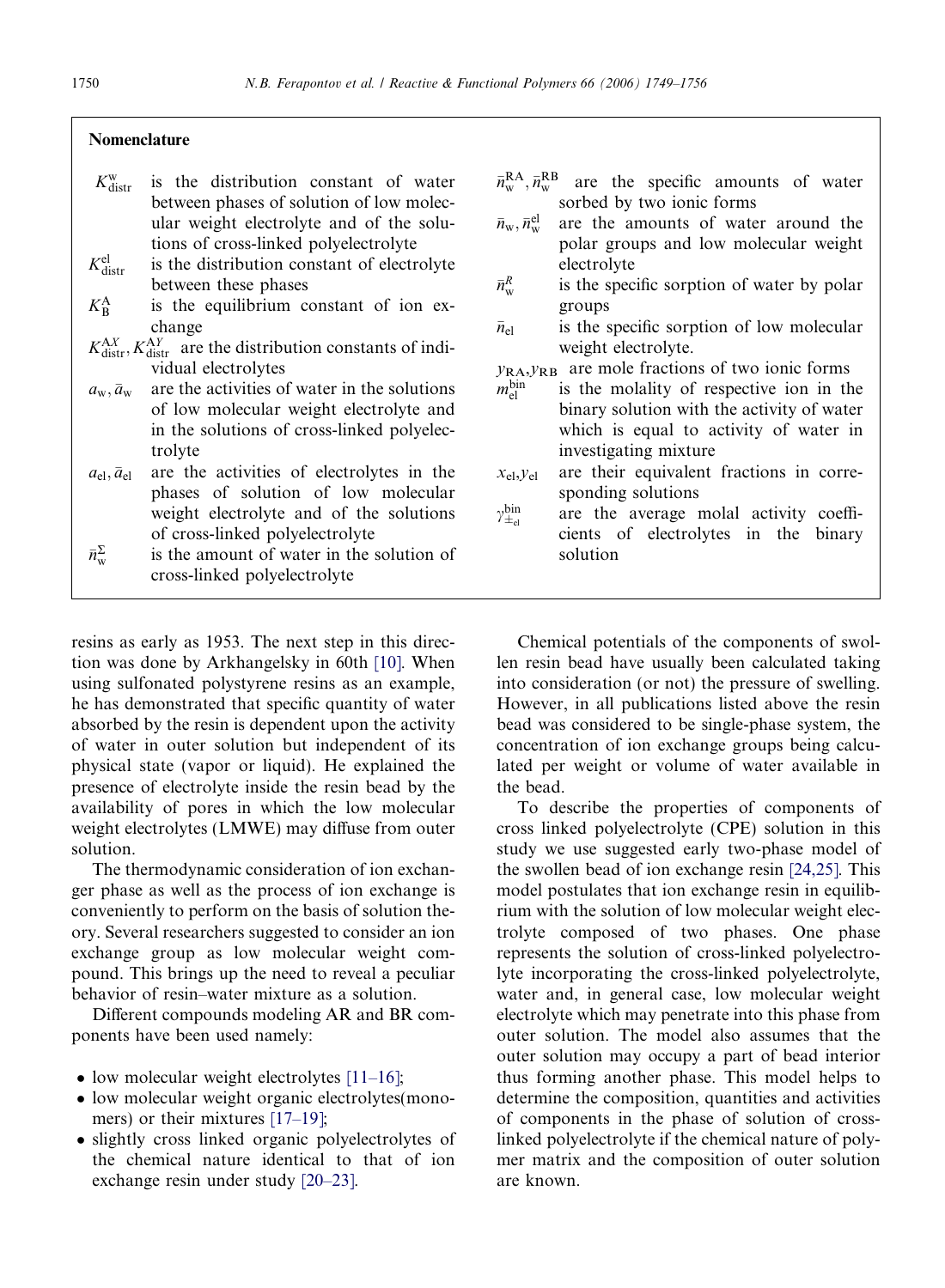#### <span id="page-2-0"></span>2. Determination of activities of components in binary solution of cross-linked polyelectrolyte

First of all, let us consider the simplest case when ion exchange resin and solution of low molecular weight electrolyte contain the same ion and low molecular weight electrolyte does not penetrate into the phase of the solution of cross-linked polyelectrolyte. In this case, the phase of solution of crosslinked polyelectrolyte represents the binary solution of cross-linked polyelectrolyte in water. In order to describe this solution the information about physico-chemical properties of the solution of corresponding monomer in water should be used. It is known [\[26, pp 52–98\]](#page-7-0) that polymerisation changes neither chemical structure nor properties of the polar groups of the monomer and so these properties are believed to be the same in the solutions of equal concentrations.

The concentration of exchange groups in a solution of cross-linked polyelectrolyte can be determined from means of the isotherm of water vapours sorption. The latter can be obtained by successive establishment equilibrium between the ion exchanger and vapour of aqueous solutions with known activities. These solutions support the constant vapour pressure in the system. The concentration of solution of cross-linked polyelectrolyte is

determined by specific amounts of water sorbed by ion exchanger (mole of water per mole of dissolved substances). The activities of water in this solution and in the outer solution are in equilibrium but they are not equal to each other. The amount of the crosslinking agent in polymeric matrix influences both the concentration of the solution of cross-linked polyelectrolyte and the activity of water in this solution. Sorption of water by resin is the greater the smaller the amount of cross-linking agent.

The relation between the activities of water in equilibrium phases is usually described by a constant of distribution as follows:

$$
K_{\text{distr}} = \frac{\bar{a}_{\text{w}}}{a_{\text{w}}},\tag{1}
$$

where  $\bar{a}_{w}$  is the activity of water in the solution of cross-linked polyelectrolyte, and  $a_w$  is the activity of water in the solution of low molecular weight electrolyte.

The activity of water in the outer solution is known. The activity of water in CPE solution is calculated as a function of the monomer solution concentration when this concentration corresponds to the amount of absorbed water.

As an example, Fig. 1 shows the isotherm of water sorption into sulfonated polystyrene resin Dowex  $50 \times 8$  in hydrogen form that was obtained



Fig. 1. The influence of the activity of water on the sorption of water by polar groups. Here, (1) is ethyl-benzensulphonic acid and [\(2\)](#page-3-0) is Dowex  $50 \times 8$  in the H<sup>+</sup>-form.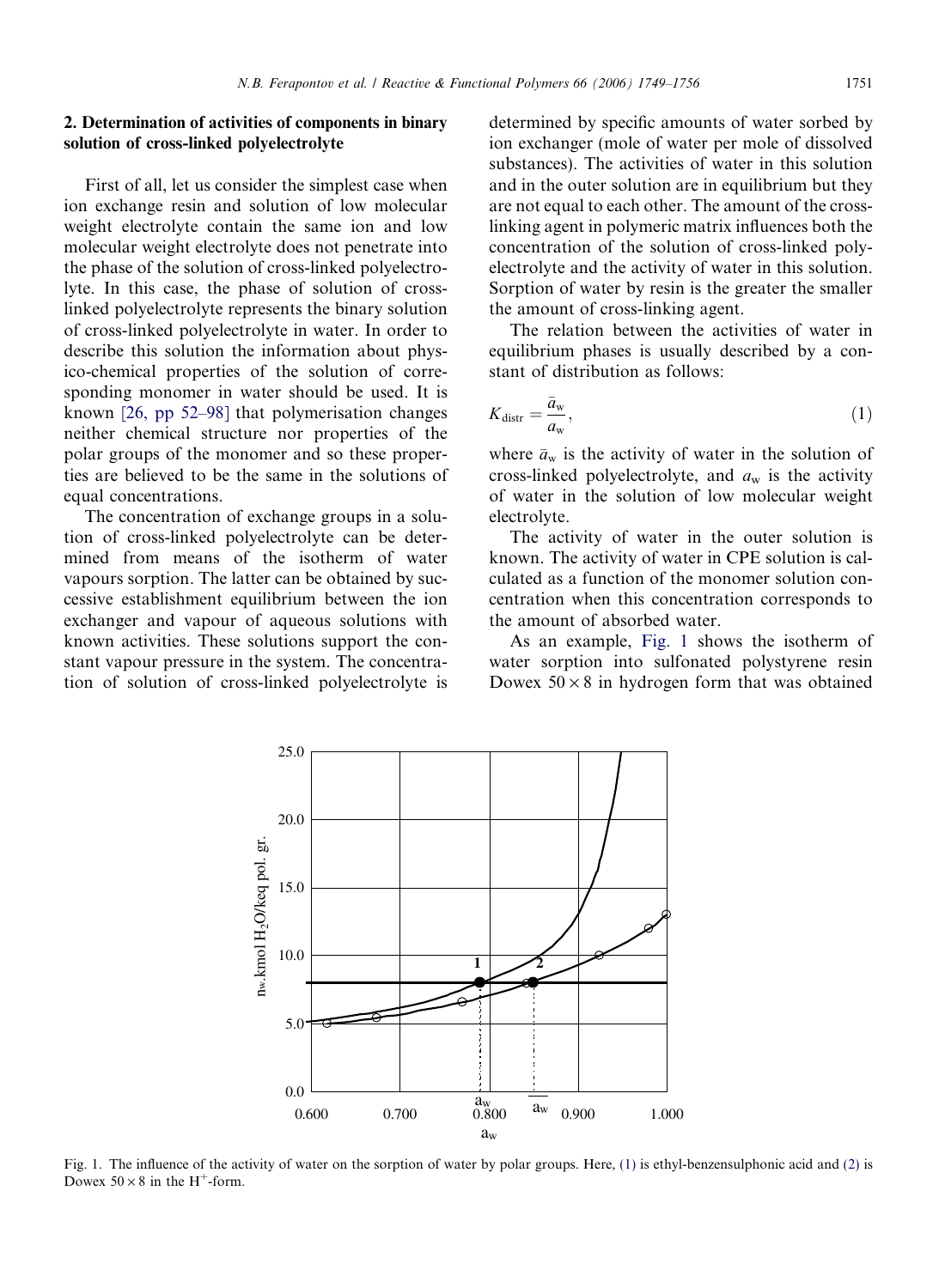<span id="page-3-0"></span>by isopiestic method as well as the dependence of concentration on the activity of water in the solution of ethyl-benzensulphonic acid, corresponding monomer. The latter data were taken from [\[18\].](#page-7-0) As was mentioned above, the properties of polar groups in the cross-linked polyelectrolyte and those of in the low molecular weight electrolyte should be the same. Therefore, both curves in [Fig. 1](#page-2-0) should coincide. However, it is not the case. Possibly, the existence of cross-links in polymer is responsible for observed discrepancy.

If now one depicts a line parallel to activity axis one may see that at the same concentration the activities of water are different. The point 1 characterizes the activity of water in CPE solution while the point 2 indicates the activity of water in the outer solution. The ratio of these activities gives the value of water distribution constant. That reflects the influence of the amount of cross-linking agent on the degree of CPE swelling.

As for the activity of polar groups in the phase of CPE solution, it is determined as the activity of monomer in a binary solution of the same concentration.

## 3. Ion exchanger in mixed ionic form. Constant of equilibrium

A mixed ionic form of cross-linked polyelectrolyte can be obtained by exposing cross-linked polyelectrolyte to an excess mixed solution of low molecular weight electrolytes, AX and BX, A and B being the ions identical to the counterions of cross-linked polyelectrolyte. As a result, the equilibrium between phases is the equilibrium between the solution of low molecular weight electrolytes AX and BX and the solution of cross-linked polyelectrolyte in the mixed RA and RB forms.

From the point of view of the two-phase model the swollen mixed ionic form should be considered

Table 1

as a solution of two polyelectrolytes RA and RB in water. The amount of water in the solution of cross-linked polyelectrolyte can be determined in accordance with Eq. (2):

$$
\bar{n}_{\rm w}^{\Sigma} = \bar{n}_{\rm w}^{\rm RA} y_{\rm RA} + \bar{n}_{\rm w}^{\rm RB} y_{\rm RB},\tag{2}
$$

where  $\bar{n}_{\rm w}^{\rm RA}$ ,  $\bar{n}_{\rm w}^{\rm RB}$  are the specific amounts of water sorbed by two ionic forms;  $y_{\text{RA}}$ ,  $y_{\text{RB}}$  are their molar fractions  $(y_{\text{RA}} + y_{\text{RB}} = 1)$ .

The law of acting masses has been usually used to describe the equilibrium of ion exchange. When electrolytes are taken in molar ratio of 1:1 and ion exchange group is univalent the equilibrium constant is determined by the following equation:

$$
K_{\rm B}^{\rm A} = \frac{a_{\rm A} \bar{a}_{\rm R} a_{\rm R} \bar{a}_{\rm R} a}{a_{\rm B} \bar{a}_{\rm R} a}.
$$
\n(3)

After experimental determination of the molar fractions of each ionic form,  $y_{RA}$  and  $y_{RB}$ , constant of ion exchange equilibrium can be found as follows. First, using the results of [[27, 28 \(pp 304–](#page-7-0) [329\), 29](#page-7-0)], equations for activities and coefficients of activities for each component of Eq. (3) can be derived:

$$
a_{\rm el} = x_{\rm el} m_{\rm el}^{\rm bin^2} \gamma_{\pm_{\rm el}}^{\rm bin^2}
$$
  
\n
$$
\bar{a}_{\rm el} = y_{\rm el} m_{\rm el}^{\rm bin^2} \gamma_{\pm_{\rm el}}^{\rm bin^2},
$$
\n(4)

where  $m_{el}^{bin}$  is the molality of respective ion in the binary solution with the activity of water, which is equal to that of water in mixture under study;  $x_{el}$  $y_{el}$  are their equivalent fractions in corresponding solutions; and  $\gamma_{\pm_{el}}^{bin}$  are the average molal activity coefficients of electrolytes in the binary solution.

In order to find  $\bar{\gamma}_{\pm_{\rm RA}}^{\rm bin}$  and  $\bar{\gamma}_{\pm_{\rm RB}}^{\rm bin}$  the activity of water in the phase of the solution of cross-linked polyelectrolyte,  $\bar{a}_{w}$ , has to be determined from Eq. [\(1\).](#page-2-0) Then the expression (3) transforms to the next one:

| No | $m_{\text{KCl}}$             | $m_{\text{HC}}$ | $x_{\text{KCl}}$ | $x_{\text{HC1}}$ | $a_{\rm w}$ | $y_{\rm RK}$ | $y_{RH}$ | $K_{\rm H}^{\rm K}$ |
|----|------------------------------|-----------------|------------------|------------------|-------------|--------------|----------|---------------------|
|    | 0.097                        | 0.227           | 0.299            | 0.701            | 0.985       | 0.402        | 0.598    | 1.1                 |
| 2  | 0.188                        | 0.212           | 0.470            | 0.530            | 0.987       | 0.642        | 0.358    | 1.4                 |
| 3  | 0.304                        | 0.108           | 0.738            | 0.262            | 0.987       | 0.818        | 0.182    | 1.0                 |
| 4  | 0.377                        | 0.046           | 0.891            | 0.109            | 0.986       | 0.921        | 0.079    | 1.0                 |
| 5  | 0.290                        | 0.944           | 0.235            | 0.765            | 0.955       | 0.367        | 0.633    | 1.7                 |
| 6  | 0.547                        | 0.604           | 0.475            | 0.525            | 0.960       | 0.637        | 0.358    | 1.7                 |
| 7  | 0.605                        | 0.626           | 0.491            | 0.509            | 0.957       | 0.626        | 0.374    | 1.5                 |
| 8  | 0.919                        | 0.306           | 0.750            | 0.250            | 0.959       | 0.822        | 0.182    | 1.3                 |
|    | Average value: $1.3 \pm 0.2$ |                 |                  |                  |             |              |          |                     |

Thermodynamic constants of ion exchange in  $KU-2 \times 8-HCl-KCl$  system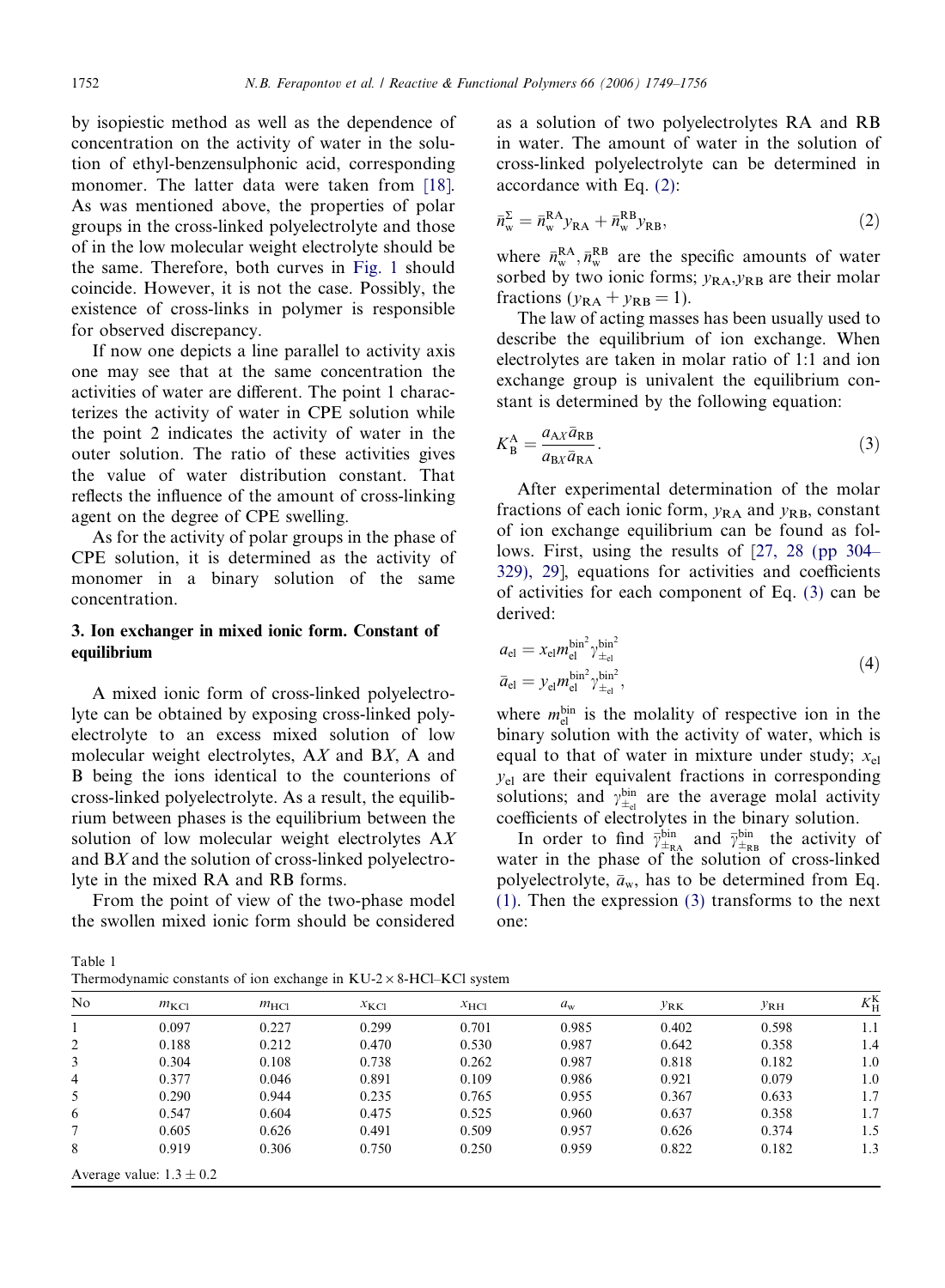<span id="page-4-0"></span>
$$
K_{\rm B}^{\rm A} = \frac{x_{\rm BX} (\gamma_{\pm_{\rm BX}}^{\rm bin} m_{\rm BX}^{\rm bin})^2}{x_{\rm AX} (\gamma_{\pm_{\rm AX}}^{\rm bin} m_{\rm AX}^{\rm bin})^2} \frac{y_{\rm RA} (\overline{\gamma}_{\pm_{\rm RA}}^{\rm bin} \overline{m}_{\rm RA}^{\rm bin})^2}{y_{\rm RB} (\overline{\gamma}_{\pm_{\rm RB}}^{\rm bin} \overline{m}_{\rm RB}^{\rm bin})^2}.
$$
 (5)

Thus, it is possible to calculate the equilibrium constant of ion exchange for the cases when the low molecular weight electrolyte is absent in the phase of the solution of cross-linked polyelectrolyte.

An example of such calculation is given in [\[30\]](#page-7-0). This study reports the experimental results of determining thermodynamic equilibrium constants for cation exchanger KU-2  $\times$  8 (type Dowex 50  $\times$  8) -HCl–KCl system. The solutions with different ratio of the acid to the salt were taken for separation. The fractions of ionic forms  $(y_{RH}$  and  $y_{RK})$  in ion exchange resin were found in experiment. Originat-ing from this data and Eqs. [\(4\) and \(5\)](#page-3-0)  $K^A_B$  was calculated. The compositions of initial solutions and the results of calculations are given in [Table 1.](#page-3-0) From this [Table 1](#page-3-0) it follows that  $K^A_B$  is considered to be constant studied interval of concentrations and ratios.

#### 4. The low molecular weight electrolyte in the phase of the solution of cross-linked polyelectrolyte

Penetration of the low molecular weight electrolyte into the phase of the solution of cross-linked polyelectrolyte was stimulated by interaction of the hydrated molecule of electrolyte, or, more precisely, the hydrated ionic pair, with a polar group of cross-linked polyelectrolyte. This interaction may incorporates hydrogen bonds, Van der Waals interactions, coordination interactions, etc. As it has been demonstrated in the work [\[31\]](#page-7-0), the resulting associate has the following properties.

- 1. The hydrated ionic pair bound to the polar group becomes a component of the phase of the solution of cross-linked polyelectrolyte. Thus, the activity of low molecular weight electrolyte  $(\bar{a}_{el})$ in the phase of the solution of cross-linked polyelectrolyte depends on the activity of water in this phase  $(\bar{a}_w)$ . That is, the activity of electrolyte in the phase of the solution of cross-linked polyelectrolyte  $(\bar{a}_{el})$  is different from its activity in the phase of the solution of low molecular weight electrolyte  $(a_{el})$ ;
- 2. The formation of the associate does not change the number of charged particles:

$$
R^{+}A^{-} + X^{+}A^{-} \Longleftrightarrow RA \cdots X^{+}A^{-}.
$$
 (6)

In other words, the polar group acts as an adsorption centre. Because of this, the amount of water that surrounds a given  $RA \dots X^+A^-$  dipole is a function of the nature and concentration of the low molecular weight electrolyte. If the low molecular weight electrolyte penetrates into the phase of solution of cross-linked polyelectrolyte, according to the law of interphase equilibrium the  $K_{\text{distr}}^{\text{w}}$  value should stay the same. That is, the activity of water  $(\bar{a}_w)$  also should not change. This is possible only if the solution of low molecular weight electrolyte of a certain concentration penetrates into the phase of solution of cross-linked polyelectrolyte. This concentration should be corresponding to  $\bar{a}_{w}$ .

Specific sorption of low molecular weight electrolyte  $\bar{n}_{el}$  is the only unknown value in equation for the determination of the total amount of water in the phase of the solution of cross-linked polyelectrolyte (7).

$$
\bar{n}_{\rm w}^{\Sigma} = \bar{n}_{\rm w} + \bar{n}_{\rm w}^{\rm el} = (1 - \bar{n}_{\rm el})\bar{n}_{\rm w}^R + \frac{\bar{n}_{\rm el} 55, 55}{\bar{m}_{\rm el}^{\rm bin}}.\tag{7}
$$

where  $\bar{n}_{\rm w}$  and  $\bar{n}_{\rm w}^{\rm el}$  are the amounts of water belonging to the polar groups and low molecular weight electrolyte, respectively;  $\bar{n}_{w}^{R}$  is the specific sorption of water by polar groups;  $\bar{n}_{el}$  is the specific sorption of low molecular weight electrolyte.

The value  $\bar{n}_{el}$  can be found from the following expression<sup>1</sup>:

$$
K_{\text{distr}}^{\text{el}} = \frac{\bar{a}_{\text{el}}}{a_{\text{el}}} = \frac{\bar{n}_{\text{el}} \bar{m}_{\text{el}}^{\text{bin}^2}}{m_{\text{el}}^2} \frac{\bar{\gamma}_{\pm_{\text{el}}}}{\gamma_{\pm_{\text{el}}^{\text{bin}^2}}}^{1.5},\tag{8}
$$

Thus, the information about the composition of the phase of solution of cross-linked polyelectrolyte can be found from  $K_{\text{distr}}^{\text{el}}$ . After values  $\bar{n}_{\text{el}}$  is found for different concentrations of equilibrium solution of a low molecular weight electrolyte, an isotherm of sorption of this electrolyte can be plotted in coordinates  $\bar{n}_{\rm el} = f(a_{\rm w}).$ 

# 5. Two low molecular weight electrolytes in the phase of the solution of cross-linked polyelectrolyte

Let us consider the situation when a solution of cross-linked polyelectrolyte (ion exchanger) in the mixed A, B-ionic form is in equilibrium with the solution of two low molecular weight electrolytes AX and BX which have a common co-ion X. Both low molecular weight electrolytes can be extracted

<sup>&</sup>lt;sup>1</sup> The expression  $(8)$  is written for 1:1 electrolytes.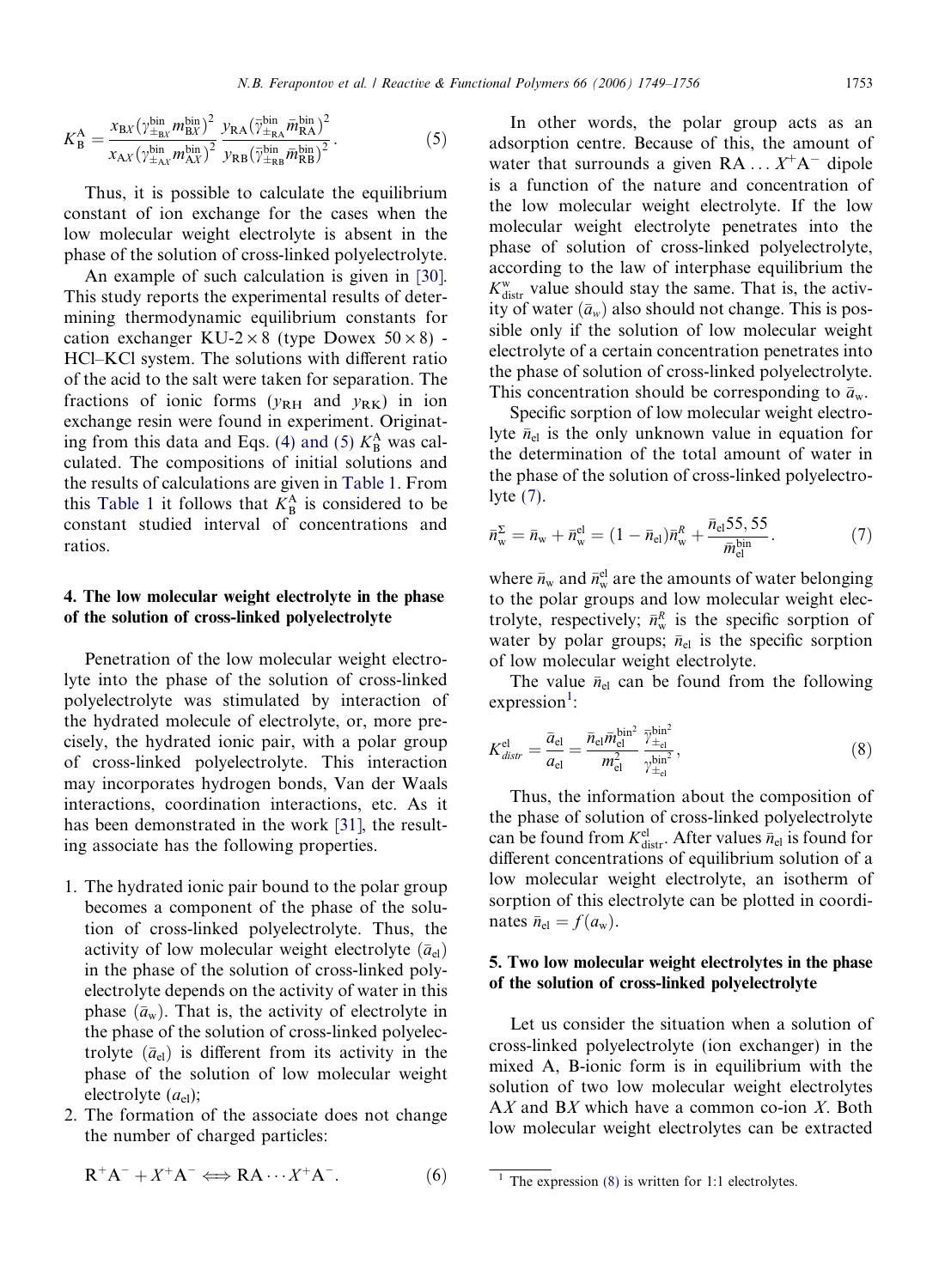<span id="page-5-0"></span>by the solution of cross-linked polyelectrolyte. As in the previous case, the distribution of electrolytes between the phases can be described by means of the distribution constants of individual electrolytes,  $K_{\text{distr}}^{\text{A}X}$ , and  $K_{\text{distr}}^{\text{A}Y}$ .

It can be seen from Eq. [\(8\)](#page-4-0) that the presence or absence of one more low molecular weight electrolyte in the phase of the solution of cross-linked polyelectrolyte already containing low molecular weight electrolyte does not change the value of  $\bar{n}_{el}$ . We can arrive at the same conclusion considering the conditions of interface equilibrium. Thus, sorption of low molecular weight electrolytes from their mixture can also be calculated using the individual distribution constants of electrolytes. In this case, it is necessary to take into account the fact that the sorption occurs from multi-component mixed solution rather then from a binary solution but from mixed solution.

Then, the equation for the distribution constant of electrolyte is

$$
K_{\text{distr}}^{\text{el}} = \frac{\bar{n}_{\text{el}} \bar{m}_{\text{el}}^{\text{bin}^2}}{x_{\text{el}} m_{\text{el}}^{\text{bin}^2}} \frac{\bar{\gamma}_{\pm_{\text{el}}}}{\gamma_{\pm_{\text{el}}^{\text{bin}^2}}}^{1.5}.
$$
\n(9)

This is a general expression for  $K_{\text{distr}}^{\text{el}}$  which illustrates the relationship between the fraction of low molecular weight electrolyte in the outer solution and its amount in the phase of the solution of cross-linked polyelectrolyte. If the solution of low molecular weight electrolyte contains two electrolytes, AX and AY, and both of them are absorbed by the cross-linked polyelectrolyte, then due to different values of constants the relation between the amounts of low molecular weight electrolytes in the equilibrium phases is different. This result allows suggesting the method of description of sorption separation of low molecular weight electrolytes [\[32–35\].](#page-7-0)

#### 6. Equilibrium constant

When the ion exchanger in the mixed ionic form is in equilibrium with the solution of low molecular weight electrolytes  $AX$  and  $BX$ , the distribution of water between two phases can be also described by distribution constants. It is clear that the non exchange sorption of low molecular weight electrolytes by ion exchanger influences the equilibrium of ion exchange. In other words, there exists a definite relation between the equilibrium constants and distributions constants electrolytes. The equilibrium

constant for phase of the solution of cross-linked polyelectrolyte can be determined as (10):

$$
K_{\rm B}^{\rm A} = \frac{a_{\rm BX}\bar{a}_{\rm AR}}{a_{\rm AX}\bar{a}_{\rm BR}} = \frac{K_{\rm distr}^{\rm AX}}{K_{\rm distr}^{\rm BX}} \frac{\bar{a}_{\rm BX}\bar{a}_{\rm AR}}{\bar{a}_{\rm AX}\bar{a}_{\rm BR}}.\tag{10}
$$

The activities can be described as the ionic product:

$$
\bar{a}_{\pm}=\bar{a}_{+}\bar{a}_{-},
$$

then

$$
\frac{\bar{a}_{\text{B}X}\bar{a}_{\text{AR}}}{\bar{a}_{\text{A}X}\bar{a}_{\text{BR}}} = \frac{\bar{a}_{\text{B}^+}\bar{a}_{X^-}\bar{a}_{\text{A}^+}\bar{a}_{\text{R}^-}}{\bar{a}_{\text{A}^+}\bar{a}_{X^-}\bar{a}_{\text{B}^+}\bar{a}_{\text{R}^-}} = 1.
$$
\n(11)

Therefore, the ion exchange equilibrium constant is the ratio of distribution constants of electrolyte:

$$
K_{\rm B}^{\rm A} = \frac{K_{\rm dist}^{\rm AX}}{K_{\rm dist}^{\rm BX}}\tag{12}
$$

This Eq. (12) does not contain values, which obviously determine the properties of ion exchange groups. It is the possible to determine the activities of components of the phase of solution of crosslinked polyelectrolyte using the experimental data and then calculate the constants of ion exchange equilibrium. The results of such experimental investigation are described in paper [\[36\].](#page-7-0) This publication describes two methods for determining equilibrium constant using  $AV-17 \times 8$  (type DW-1)-HCl–HNO<sub>3</sub> system as an example. The first method is based on calculating the constant as the ratio of distribution

Table 2

Experimental equilibrium constants of ion exchange for AV- $17 \times 8$ -HCl–HNO<sub>3</sub>–H<sub>2</sub>O system

| No                      | $m$ <sub>HCl</sub>           | $m_{\rm HNO_3}$ | $a_{\rm w}$ | $K^{\text{NO}_3}_{\text{}}$<br>C1 |
|-------------------------|------------------------------|-----------------|-------------|-----------------------------------|
| 1                       | 2.11                         | 0.97            | 0.869       | 1.76                              |
| $\overline{\mathbf{c}}$ | 2.13                         | 1.04            | 0.865       | 1.49                              |
| 3                       | 1.62                         | 1.82            | 0.859       | 1.85                              |
| 4                       | 1.11                         | 2.08            | 0.875       | 1.75                              |
| 5                       | 0.62                         | 0.51            | 0.960       | 1.14                              |
| 6                       | 0.77                         | 1.51            | 0.915       | 1.28                              |
| 7                       | 0.26                         | 0.76            | 0.965       | 0.97                              |
| 8                       | 1.40                         | 0.72            | 0.917       | 1.27                              |
| 9                       | 0.61                         | 0.36            | 0.966       | 1.16                              |
| 10                      | 1.06                         | 1.01            | 0.921       | 1.03                              |
| 11                      | 0.95                         | 0.97            | 0.928       | 1.50                              |
| 12                      | 0.49                         | 0.67            | 0.959       | 0.75                              |
| 13                      | 0.95                         | 0.95            | 0.929       | 1.55                              |
| 14                      | 0.49                         | 0.67            | 0.959       | 0.75                              |
| 15                      | 0.36                         | 1.82            | 0.922       | 1.91                              |
| 16                      | 0.17                         | 0.90            | 0.963       | 1.00                              |
| 17                      | 0.77                         | 0.22            | 0.964       | 1.70                              |
|                         | Average value: $1.3 \pm 0.3$ |                 |             |                                   |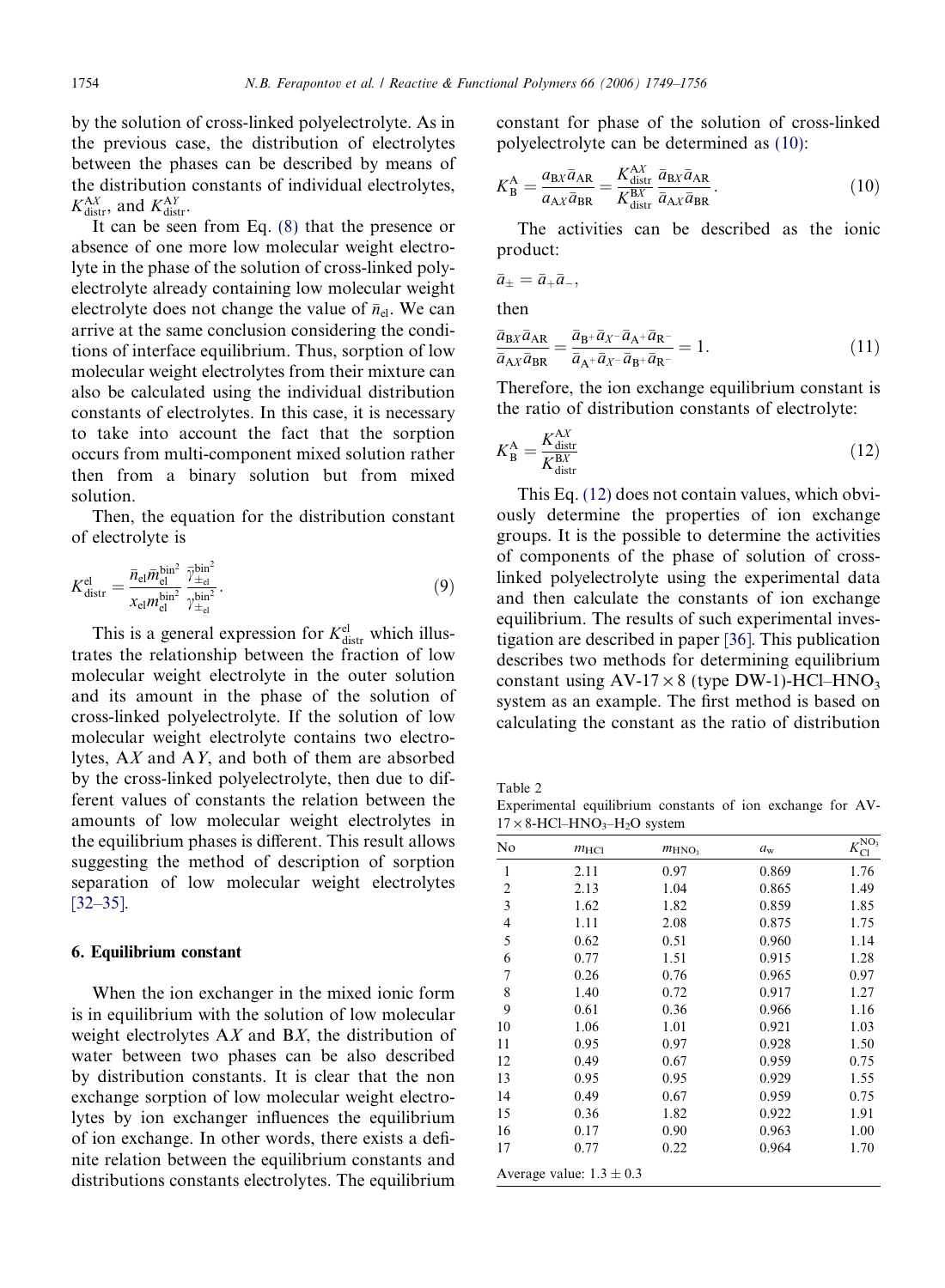<span id="page-6-0"></span>constants (13). These constants were obtained from sorption isotherms for HCl  $\mu$  HNO<sub>3</sub>. The values of obtained constants are

$$
K_{\text{distr}}^{\text{HC1}} = 7.9 \pm 0.1 \quad K_{\text{distr}}^{\text{HNO}_3} = 8.9 \pm 0.1
$$

In accordance with (13) the equilibrium constant equals  $8.9:7.9 = 1.13$ .

The second method consists in experimental determination of the fraction of each acid in the phase of solution of cross-linked polyelectrolyte followed by  $K_{\text{B}}^{\text{A}}$  calculation. [Table 2](#page-5-0) shows the list of studied solutions and corresponding.  $K<sub>B</sub><sup>A</sup>$  They show a good accordance with theoretical and experimental values.

#### 7. Conclusion

To describe the composition of solution of crosslinked polyelectrolyte and to determine the activities of all components in this phase the authors employed suggested earlier two-phase model of resin-swollen bead. Moreover, it has been also suggested the using information about physico-chemical properties of low molecular weight electrolyte solution published in handbooks, in this case the structure of low molecular weight electrolyte molecule and that of polymer repeating unit should be identical. This approach to the description of solution of cross-linked polyelectrolyte allowed combining information about the adsorption isotherms for water onto resin and the dependence of low molecular weight electrolyte solution concentration on water activity. The relation between these two dependencies is shown in [Fig. 1](#page-2-0). The influence of the amount of cross-linking agent and water activity in outer solution on the activity of water in the phase of solution of cross-linked polyelectrolyte is expressed by means of constant of water distribution.

In order to find the activity of ion exchange groups in monoionic form one uses reference data taking into account the fact that the activity of resin exchange sites and the activity of corresponding monomer are equal in the solutions with equal concentrations. For ion exchange resin in mixed form in equilibrium with the mixed solution of corresponding low molecular weight electrolyte the method of calculating each of ionic forms was suggested. These activities are used for the determination of equilibrium constant.

The cases were also considered when low molecular weight electrolyte penetrates into the phase of solution of cross-linked polyelectrolyte. This penetration changes the quantity and the composition of solution of cross-linked polyelectrolyte and, therefore, the activities of components. In this work, the equations are derived for calculation of the activities of all components. The activity of low molecular weight electrolyte penetrating into the phase of solution of cross-linked polyelectrolyte as well as the activity of water is determined by means of distribution constants. The difference in the distribution constants of electrolytes is the reason for different distribution of low molecular weight electrolyte between the phases. This result is the basis for a new method of low molecular weight electrolyte separation.

When two low molecular weight electrolytes penetrate into the solution of cross-linked electrolyte the constant of ion exchange equilibrium becomes equal to the ratio of distribution constants for these low molecular weight electrolytes.

This study also shows the results of experimental verification of the suggested model. The equilibrium constant was found to be a constant quantity, within a confidence interval it depends neither on concentration of solution, nor on the ratio of dissolved compounds. Besides, good correlation between the values of equilibrium constants obtained by different ways testifies to adequacy of suggested model.

#### Acknowledgements

This work has been supported by Russian Fund of Fundamental Researches (Project No. 05-03- 32297) and Federal Target Scientific and Technical Program – Grant 2006-RI-112.0/001/0052. The authors would like to thank Purolite International Ltd for financial support.

#### **References**

- [1] K. Dorfner (Ed.), Ion exchangers, De Gruyter, Berlin, New York, 1992.
- [2] F. Helfferich, Ionenaustausher, Verlag Chemie, GMBH, Weinheim Bergst, 1959.
- [3] Yu.A. Kokotov, P.P. Zolotarev, G.E. Yelkin, Theoretical bases of ion exchange, Khimiya, Leningrad, 1986 (Russia).
- [4] B. Tremillon, Les Separations par les Resines Exchangeuses D'ions, Gauthier-Villois, Paris, 1965.
- [5] V.I. Zabolotsky, V.V. Nikonenko, Transport of ions in membranes, Nauka, Moscow, 1996 (Russia).
- [6] F.G. Donnan, E.A. Gugenheim, Z. Phys. Chem. A162 (1932) 346.
- [7] F.G. Donnan, Z. Phys. Chem. A 168 (1934) 369.
- [8] E. Glueckauf, R.E. Watts, Proc. Royal Soc. (London) A 268 (1962) 339.